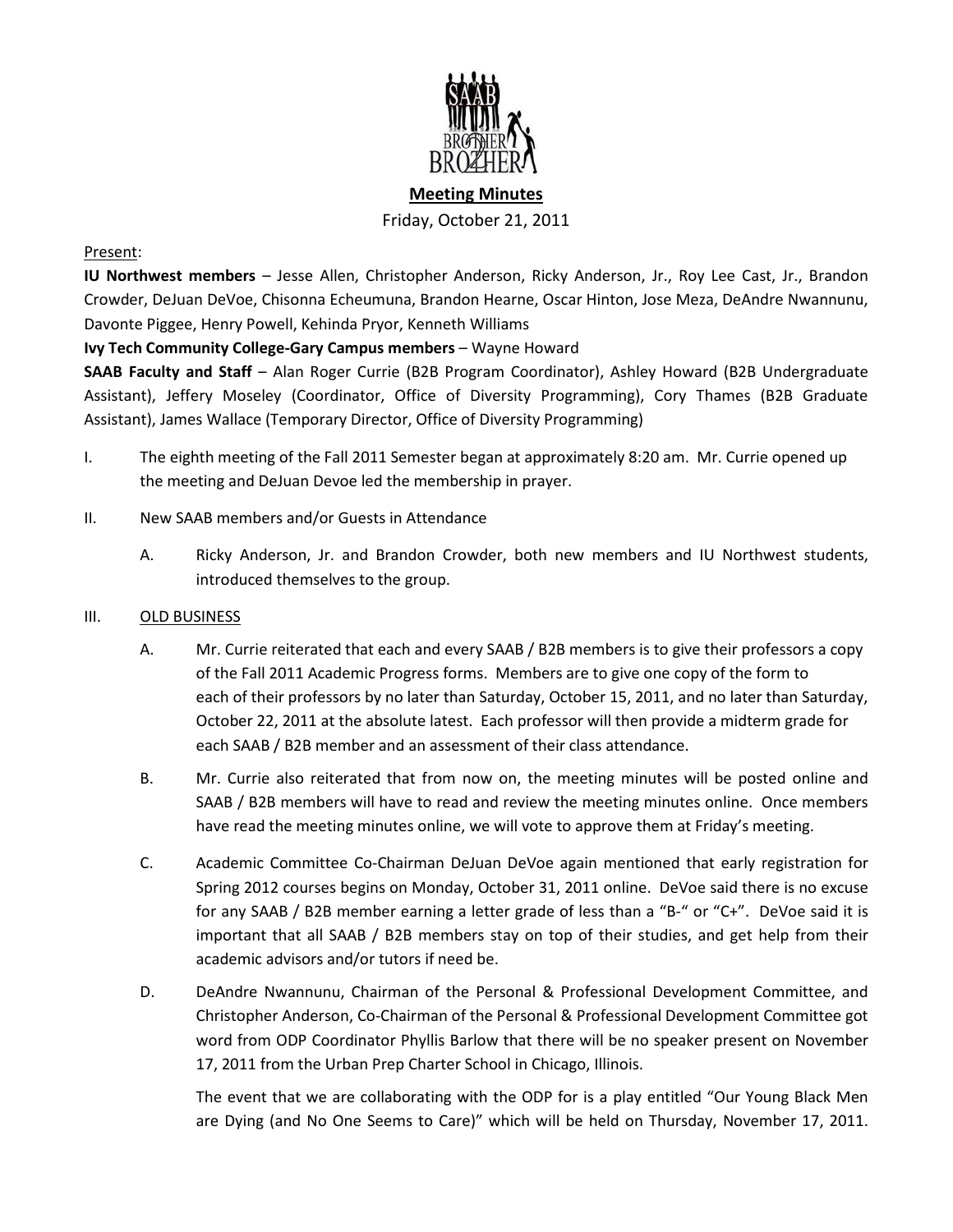The ODP would like many SAAB / Brother2Brother members to act as greeters and ushers for the event, which will be from 4:00pm CST until approximately 6:30pm or 7:00pm CST.

Anderson said that we should possibly seek out someone local from Northwest Indiana to come and speak on November 17th. Anderson encouraged all of the SAAB / B2B members to get actively involved with various community service-oriented events and activities.

E. Brandon Hearne, Co-Chairman of the Spiritual Enrichment & Social Activities Committee, said he and Wayne Howard (Committee Chairman) are still investigating possible venues to hold the Annual Thanksgiving Potluck Dinner, which is tentatively scheduled for Sunday, November 20, 2011. President Pryor said that he may have one venue available for \$50.00 per hour, but he feels like the members should contribute \$10 or more each to pay for this venue if chosen.

#### IV. NEW BUSINESS

A. Tavetta Patterson of the Gary Life Education Initiative, Inc. led a discussion about potential collaboration activities for SAAB / B2B members to get involved in, such as going to Lew Wallace school and speak to young boys and girls, or host these same middle school and high school students here at IU Northwest. Mrs. Patterson passed out folders for everyone in attendance.

Mrs. Patterson also cited relevant statistics and also stated how the majority of teachers are women and how it is important for male students to have male role models. She played a video about the program. Mrs. Patterson then opened the floor up for questions.

James Wallace asked logistical questions as it related to the members volunteering. Mrs. Patterson stated that depending on the consistency of volunteering and provided a packet which explained all logistics. Mr. Wallace posted the information so that the members could see possible volunteer opportunities with the organization. Mr. Wallace suggested to Mr. Currie that all of Mrs. Patterson's materials should be scanned and distributed to the membership.

Mr. Wallace stated to the membership and committees that this is a great opportunity for the committees to become active. He wanted to invoke the membership to seriously think about this excellent opportunity. Mrs. Patterson continued by citing several volunteer opportunities for the membership to consider as it would make a world of difference for the students they serve. The SAAB / B2B membership posed various questions to Patterson. Patterson thanked the membership for their time and thanked Mr. Moseley for helping her find the room.

- B. Mr. Currie stressed that each of the six SAAB / B2B committees should be meeting among themselves no less than once per month. Mr. Currie said with no committee activity, there is no Brother2Brother. Mr. Currie and Mr. Wallace challenged the Chairmen and Co-Chairmen of each committee to meet regularly, and then report back during the general membership meetings.
- C. Mr. Currie emphasized that each of the SAAB / B2B members who are planning on making the trip to the Men & Women of Color Leadership Conference arrive at IU Northwest on Friday, November 4, 2011 no later than 7:30 AM. Mr. Currie said he wants to be on the road no later than 8:00 AM. There are four vehicles traveling, with Mr. Currie driving one vehicle, Cory Thames driving a second vehicle, Jose Meza & Gabriel Sotres driving a third vehicle, and Jeffery Moseley driving a fourth vehicle.